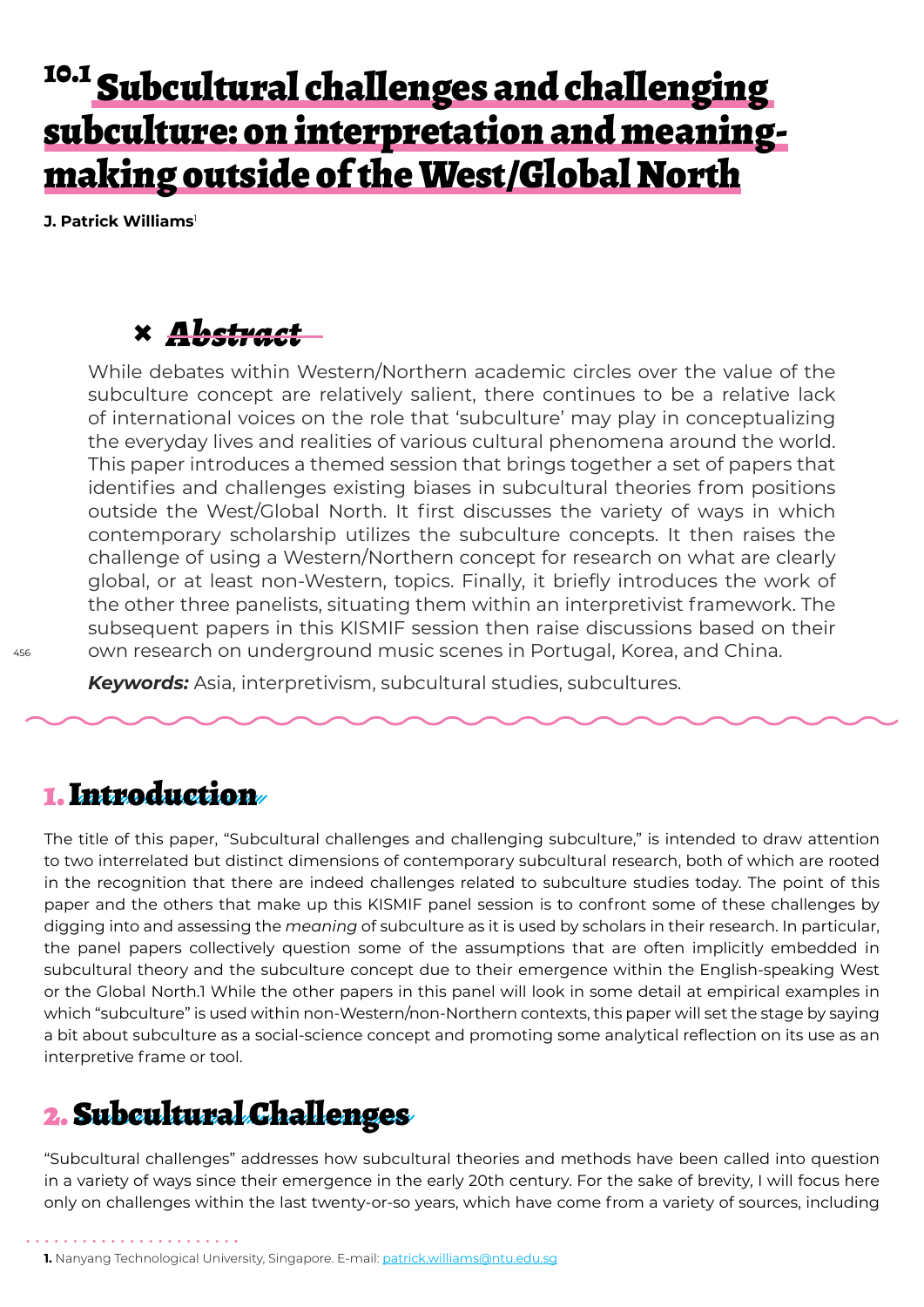sociology (Bennett, 1999), youth studies (Miles, 2000), music studies (Hesmondhalgh, 2005) and elsewhere. These critiques invariably refer to one version of subcultural theory, put forth by scholars working at the Center for Contemporary Cultural Studies [CCCS] in the 1970s. *Resistance through Rituals* (Hall & Jefferson, 1976) and/or *Subculture: The Meaning of Style* (Hebdige, 1979) are typically cited as exemplars alongside a now well-rehearsed set of criticisms. These challenges, which I label as *external challenges* because they consider subculture to be an inadequate concept, are further couched within larger discussions related specifically to youth, music, and/or style—topics assumed to be central to subcultural scholarship.

A key external challenge, mounted via post-subcultural theory, rejected the materialist and structuralist assumptions of CCCS subcultural theory and instead proposed alternate concepts built upon notions of cultural fragmentation, identity pastiche, and consumer lifestyles (see contributions in Bennett, 2004; Muggleton & Weinzierl, 2003). Post-subcultural theories' underlying assumptions were, in their own turn, also criticized by scholars who saw the pendulum as having swung too far from structural neo-Marxism to equally extreme versions of postmodernism (Blackman, 2005; Shildrick & MacDonald, 2006) that marginalized or ignored various issues including shared meaning-making, collective identity and action, power and inequality in favor of subjectivity, consumerism and style surfing. Since then, post-subcultural theory has given way to a more balanced perspective in which subculture continues to hold analytic utility (Bennett, 2011; Blackman & Kempson, 2016; Gelder, 2007; Williams, 2011). But on what grounds? To answer that question, we need to look at how the subculture concept is being used by scholars today.

To get a sense of contemporary subcultural scholarship, I analyzed how the concept has been used in recent empirical studies. Limiting my search to the last three years (2018-mid 2021), I scanned the first three pages of results on Google Scholar for peer-reviewed publications utilizing the term *subculture* in the title. There were many relevant studies, from which I pulled the following nice examples for scrutiny.

- **×** "Rap, Islam and Jihadi Cool: The attractions of the Western jihadi subculture" (Jensen et *al.*, 2021)
- **×** Class S: appropriation of 'lesbian' subculture in modern Japanese literature and New Wave cinema (Shamoon, 2021)

**×** "On the use of jargon and word embeddings to explore subculture within the Reddit's manosphere" (Farrell, Araque, Fernandez et *al*., 2020)

- **×** "Sang subculture in post-reform China" (Tan & Cheng, 2020)
- **×** "An Exploration of the Involuntary Celibate (Incel) Subculture Online" (O'Malley et *al.*, 2020)
- **×** "To love beer above all things": An analysis of Brazilian craft beer subculture of consumption (Koch & Sauerbronn, 2019)
- **×** "Grime: Criminal subculture or public counterculture? A critical investigation into the criminalization of Black musical subcultures in the UK" (Fatsis, 2019)
- **×** "Global online subculture surrounding school shootings" (Raitanen & Oksanen, 2018)
- **×** "Understanding death, suicide and self-injury among adherents of the emo youth subculture: A qualitative study" (Trnka et *al*., 2018)

I did not read the papers before selecting them; only the titles and enough of each abstract to ascertain whether they represented social-science or humanities research (rather than biological research for example, wherein subculture has a completely different conceptualization).

While all the studies use the term subculture in their titles, they differ notably in their engagement with the concept. In one direction are four studies that explicitly link subcultures to deviance, violence, and/or criminality. Farrell et *al*. (2020) study males from a diverse set of backgrounds and with a diverse set of reasons who interact through social media in ways that promote violence against women. They do not provide a definition of subculture. Instead, they write that subcultures "often promote hate and have sometimes been linked with hate crimes, radicalization, extremism and terror attacks" and work on the premise that subculture's function "to respond to hegemonic culture" (Farrell et *al*., 2020, p. 222). Similarly, O'Malley et *al*. (2020) do not define subculture, but set up the argument that "the belief systems of extremist groups are similar to deviant subcultures in that they form as a reaction to or rejection of societal norms" (O'Malley et *al*., 2020, p. 2) and that males who "experience significant personal distress" in mainstream relationships gravitate toward subcultures in "attempts to find meaning in their alienation" (O'Malley et *al*., 2020, p. 3).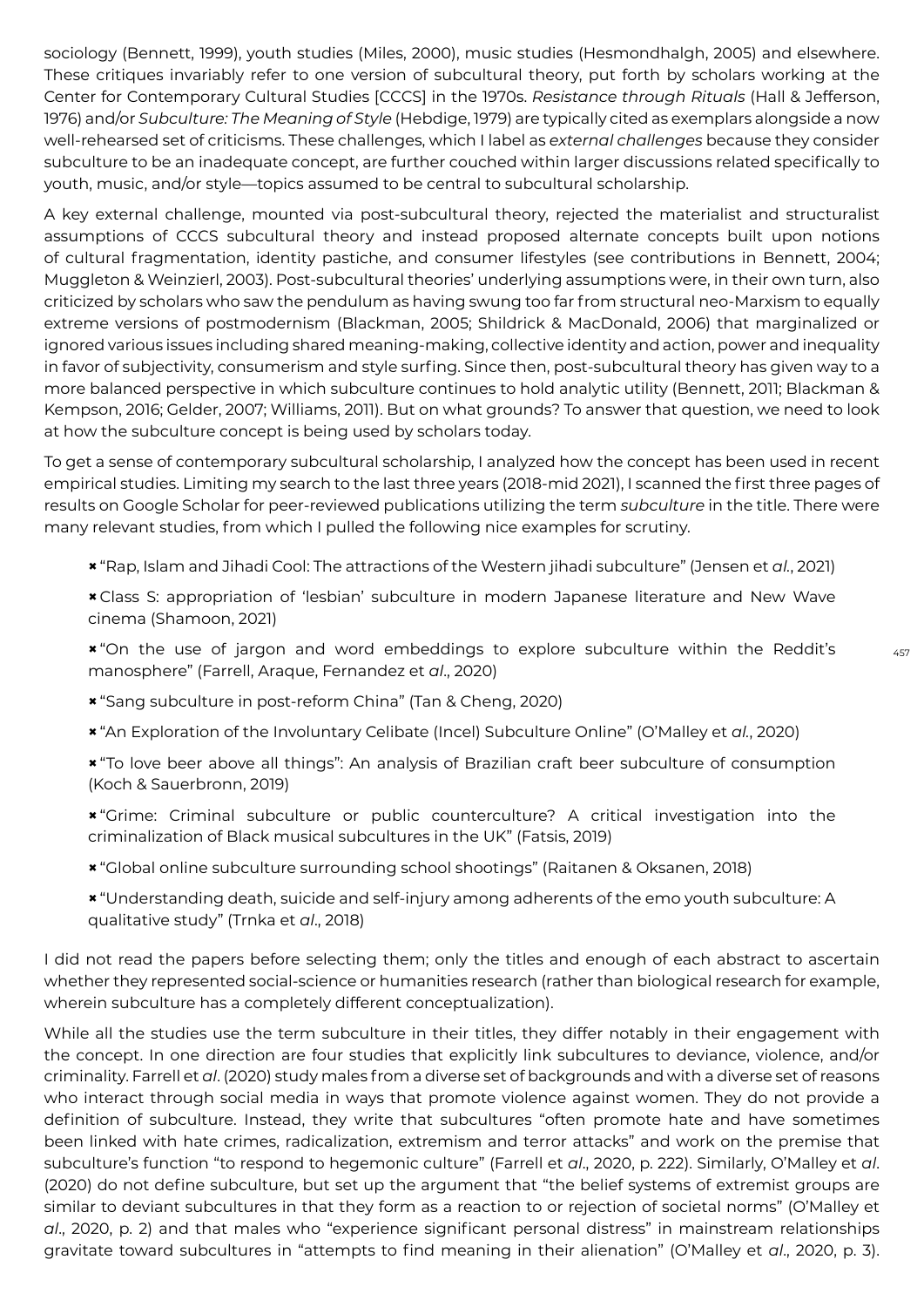Trnka et *al*.'s (2018) research frames subcultures as being contrary or unacceptable to mainstream culture, for example through linking emo subculture to "death, dying, suicide, and the mutilation of body parts" (Trnka et *al*., 2008, p. 337). Finally, Raitanen and Oksanen's (2018) study of online school shooter communities argues that "subcultures have shared values and cultural practices, that their members use symbols and signs to identify with one another, and that they do so to subvert the norms of dominant or mainstreams society to at least some extent" (Raitanen & Oksanen, 2018, p. 197). So despite a lack of clear definitions, the authors sensitize reader readers to the idea(s) that subcultures are characterized as radical, extreme or deviant and that their existence or position is reactionary to some larger culture.

458 other studies however do not frame subculture Each study investigates how participants make sense of the world, though the subcultures are typically framed as problematic insomuch as they enable, or legitimate symbols and meanings implicitly defined by the mainstream as illegitimate. Trnka et *al*. (2018) focus on data that portray their participants as troubled individuals and utilize a variety of valanced terms and concepts such as "suicidogenic" and "peer contagion" that paint a distinctly negative and homogeneous image of individuals and collective experiences labeled as subcultural. The in homogenous terms. In fact, in highlighting the diversity of subpopulations that inhabit various online communities, Farrell et *al*. (2020), O'Malley et *al*. (2020) and Raitanen and Oksanen's (2018) each seem to work against traditional subcultural frameworks by lumping subpopulations with diverse interests and experiences together. Farrell et al.'s research suggests a shared culture, but for the others there is not much to suggest that community members share values, practices, or even the meaning of subcultural symbols (e.g., Raitanen & Oksanen, 2018, pp. 203-204). What is clear is that these studies rely predominantly on etic definitions of subcultures—i.e., it is the researchers who decide to categorize phenomena as subcultural and not necessarily individuals within the communities or groups being studied. These four studies also frame subcultures in terms of social problems: either the subculture is a problem that needs to be understood and then overcome by mainstream society, or the subculture is recognized as serving a problemsolving function for those who participate in it, even if it is still undesirable to mainstream society. Their focus on collective (rather than individualistic) deviance and problem-solving is foundational to subcultural theory as developed within American sociology and criminology in the early 20th century

(Barmaki 2016, Cohen 1955), long before the CCCS's theories of class and style. Notably, three of the four focus primarily on Western white males and the problems they pose in their own societies.

To the contrary, the other studies I selected deal with other groups and cultures, and in different ways. Like the studies already mentioned, Jensen et *al*. (2021) deal with a phenomenon that is at face value highly problematic in the West—Islamic jihad. However, they rely on a CCCS rather than criminological version of subcultural theory as they analyze music via notions of stylistic and ideological dissent, highlighting "the collective agency involved in subcultural stylistic creativity" (Jensen, 2021, p. 3) instead of portraying jihadi rappers as social problems. Likewise, Fatsis (2019) refers to Grime subculture as "rebel music" and a DIY ethos that articulates "the incompatibility of 'Black culture' with mainstream norms and values." Unlike the studies mentioned above, these focus on the intersections between Western subcultural theories and non-Western phenomena. Fatsis describes Grime's emergence from Black immigrant music genres, while Jensen and colleagues describe the processes through which hip-hop music bridges "Western street culture and jihadi culture…making jihadism or jihadist articulations of dissent attractive or fascinating for (some) Western youths" (Fatsis, 2019, p. 10).

Continuing away from the West/North, Tan and Cheng (2020) import Western conceptualizations of subculture into an Asian context. They study the Chinese government's top-down discourse promoting positive attitudes and actions among the citizenry to frame the "*sang*" youth subculture. Sang (丧) is a Chinese word that communicates "defeatism, disenchantment and disconsolation" (Tan and Cheng, 2020, pp. 86-87-89) and is symbolic of some young people's belief that they need "an antidote to unrealistic positivity" promoted in Chinese society; a positivity that ignores many of the problems young people face in the country today (Lu, 2021). Sang subculture is not something you can see on the streets or at the club. It is instead a style of social media text represented through internet memes, which nevertheless resonates with the idea of subculture as collective ideological resistance to "the 'endless pressure' of living in stultifying urban environments that are shaped by a lack of opportunities and negative experiences" (Fatsis, 2019, p. 451).

The final two articles continue a consideration of subculture outside of the West/North. Koch and Sauerbronn (2019) "explore craft beer consumption in Brazil using a sociocultural approach that recognizes that products or consumption activities may serve as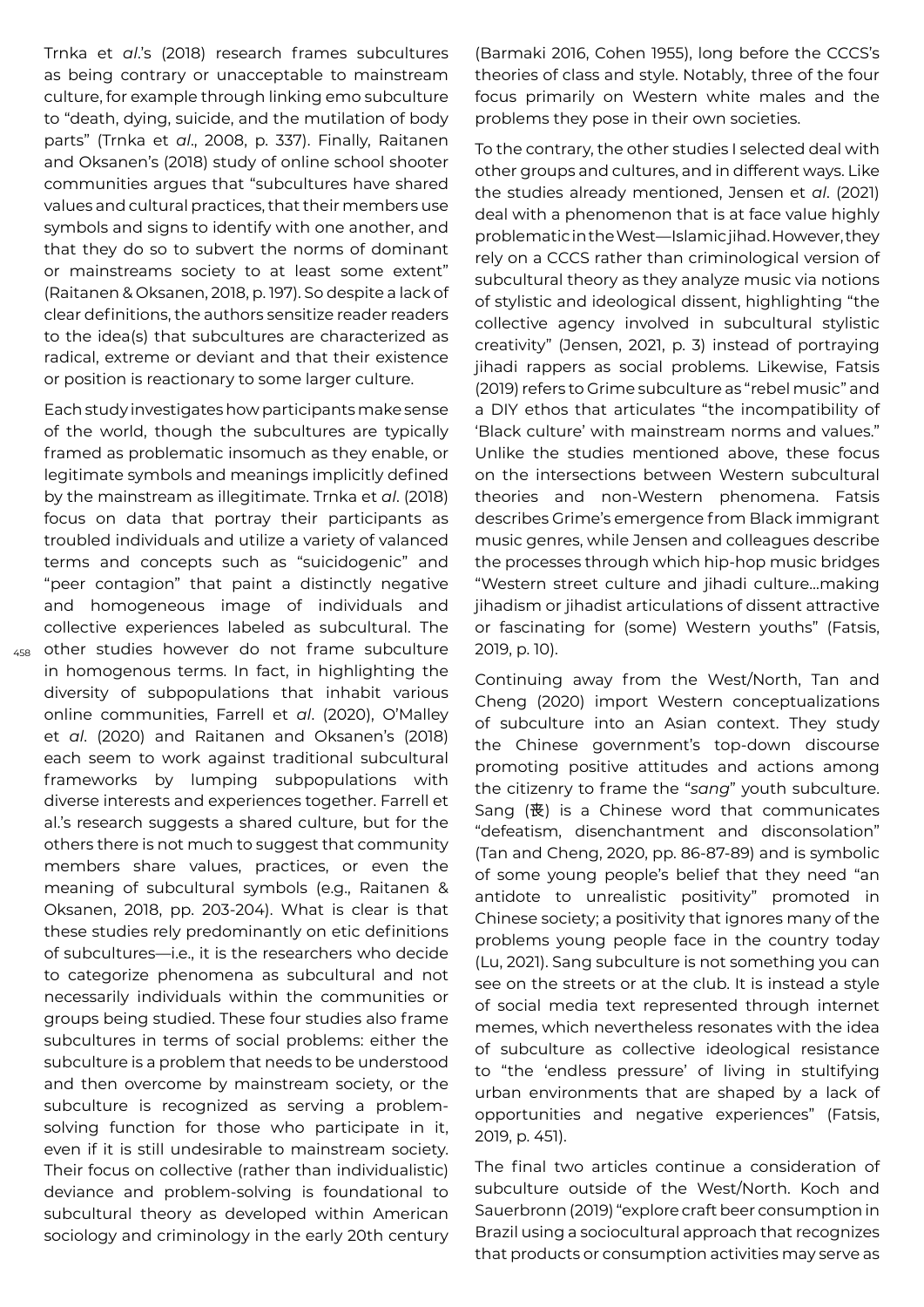a basis for interaction and social cohesion" (Sauerbronn, 2019: 2). Following Schouten and McAlexander (1995), they promote subculture as "an analytic category that can lead to a better understanding of consumers and the manner in which they organize their lives and identities" (Schouten & McAlexander, 1995) This draws attention to the active field of subculture studies in business and marketing, which seems to align in some noticeable ways with both CCCS subcultural theory and post-subcultures studies, particularly in their shared focus on consumption and style as identity-markers. Finally, Shamoon's (2021) study of "shōjo bunka" (少女 文化 or "girls' culture") also deals with the relationship between subcultures and cultural commodities. A sexual culture that developed in the early 20th century among teenage Japanese girls attending singlesex secondary schools, shōjo bunka supported sexual intimacy among girls during the years in which there were mostly cloistered from boys and thus from pre-marital heterosexual relations. While not an example of a sexual subculture, Shamoon writes, the subsequent commodification and "exploitative representation" (Shamoon, 2021, p. 27) of shōjo bunka practices in mainstream literature and film throughout the mid-20th century unintentionally facilitated the later growth of fan cultures and then gay subcultures within Japan. This study, like the one on craft beer, highlights the continued growth of the subculture concept in relation to consumer practices, while maintaining some analytical interest in consumption, style and identity.

together in ways that are not well supported by the data. Music and style are relevant only to a minority of  $\,$   $_{\rm 455}$ What stood out to me among these nine studies were the broad range of empirical topics on the one hand, and the common concepts and analytic concerns on the other. In a review of two research collections published in the 2010s, I noted that subcultural studies were increasingly focused on identity, history, marginality, and social media (Williams, 2019). In this sample, we can see that much of the data come from the internet and social media sources. Identity and collective problem-solving among groups defined as marginal/peripheral to the mainstream are also visible, but those themes seem subsumed under larger analytic categories, from criminality and violence on one end of the spectrum to leisure and consumer practices on the other end. Except for the article on craft beer, all the studies utilize "subculture" in connection to some sort of social problem. Some frame the subculture as a problem for society, while others frame subculture as a collective problem-solving mechanism. Many of those problems are framed in ideological terms, with a clear demarcation between subcultural phenomena and a so-called "mainstream" or "dominant" culture. At the same time, however, some studies seem to create boundaries and lump groups or categories of people cases, despite being themes that many scholars presume to be central to subcultural theory.

In sum, the variety of topics and analytic frames suggests that subculture continues to be used across a variety of social-science and humanities-oriented research on distinct, non-normative and/or marginal cultural phenomena. Not only is there continued use of "Chicago" and "Birmingham" versions of subcultural theory, but these theories are being developed and modified to study more international topics. The challenges that subcultural studies have faced, both from the hegemony of the CCCS model and from outside, continue to be met and to varying degrees overcome.

## 3. Challenging Subculture

The variety of way in which subculture is frame in the studies above suggests that there is a need among scholars to be conscious of how we conceptualize subculture in theory and research. Is it helpful to invoke the term without defining it or delineating it from other concepts, for example? Does or should subculture refer to violence, consumption, shared values, personal identity, problem-solving, style, or some combination or above, or yet other terms? "Challenging subculture" refers to these *internal challenges*, namely, the responsibilities of subcultural scholars to be clear and reflexive in their research practices as they utilize or develop the concept in analytical useful ways. As suggested by the quick review above of some recent studies, early American sociological concerns about marginality and social control have led to a rich tradition in which subculture is used to study deviance, criminality, and extremism. This model has been exported to research around the world (e.g., Hazlehurst & Hazlehurst 2018). Likewise, the British cultural studies tradition has had an immense impact on contemporary studies of youths, styles, and music alike. The question then becomes whether or how subculture is useful for analyzing phenomena that may not easily fit into past conceptualizations.

The conceptual relevance of subculture within the Western projects of modernity and postmodernity is in no small way part of the mythology of contemporary subcultural studies (Williams 2020). As something that was originally imagined and developed among scholars working in English-speaking, first-world countries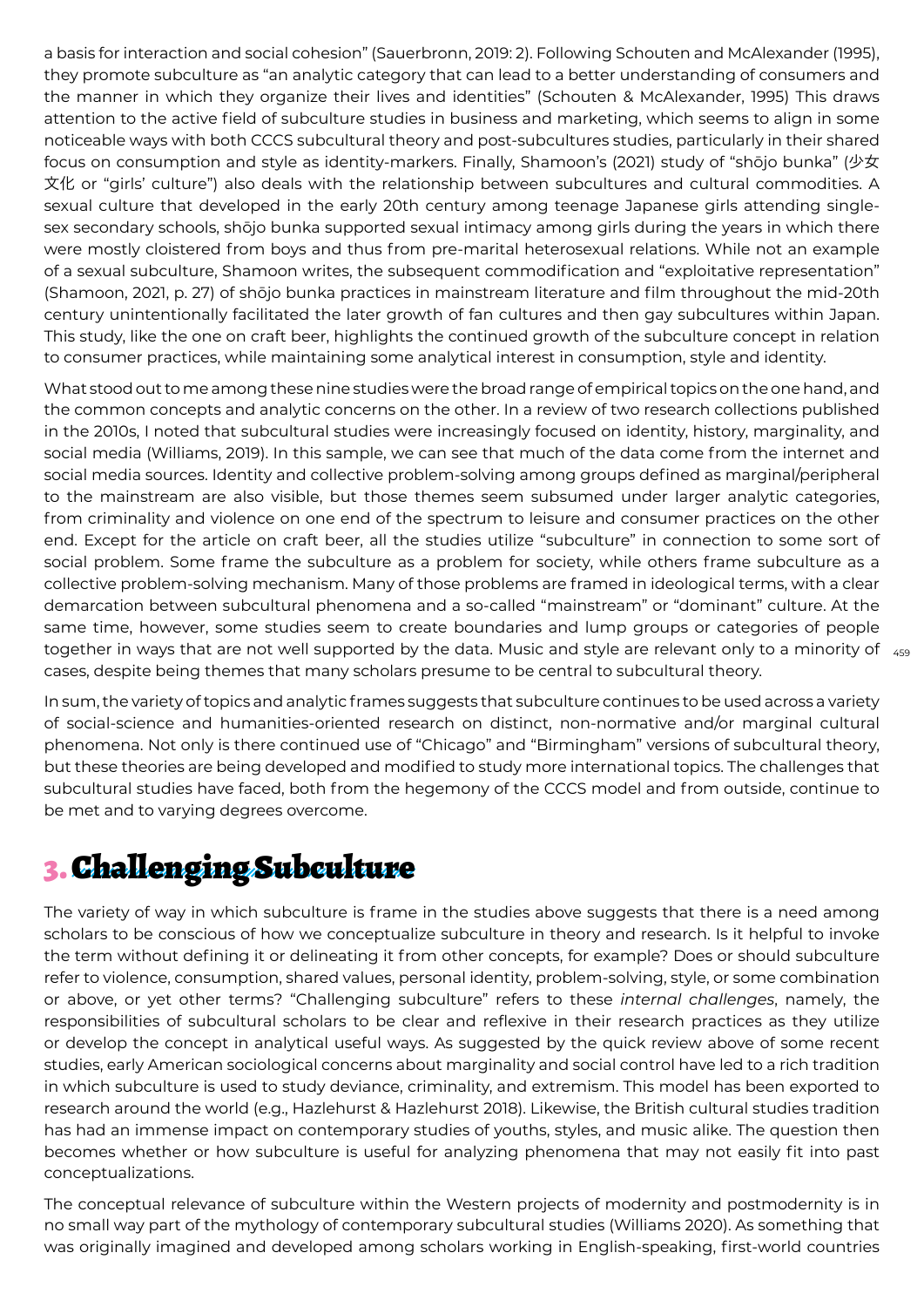(Cohen, 1999[1972]; Gordon, 1947), the subculture concept was developed to fit with specific sets of theoretical predilections and empirical preoccupations (e.g., Clarke et *al*. 1976; Ferrell, 1999). The dominance of earlier theoretical frameworks can sometimes be seen in contemporary studies, for example when a scholar positions youth cultural scenes in former Soviet republics as "peripheral" to an assumed British center of global youth/ music culture (e.g., Allaste, 2015). On the other hand, the concept is being extended or reworked to consider different phenomena from what was typically considered subcultural in the 20th Century (e.g., Christopher et *al.*, 2018; Dulin & Dulin, 2020; King & Smith, 2018; Tabrani, 2019; Woo, 2015). For subculture to continue to be used fruitfully by scholars, it may be best to clarify how it functions as a concept before worrying about the contents of the concept itself.

The value of subculture seems clearest when understand it as a *sensitizing* concept. As Blumer (1969:143) argued,

# Theory is of value in empirical science only to the extent to which it connects fruitfully with the empirical world. Concepts are the means, and the only means of establishing such connection, for it is the concept that points to the empirical instances about which a theoretical proposal is made.

In this regard, "subculture" is not something that should have fixed or rigid boundaries, nor should it exist primarily as a formalized, abstract theory that is only applied to the natural world in a deductive fashion. Instead, the concept may be grounded in empirical data and checked/modified/developed in terms of the behaviors and/or experiences of those to whom the concept is applied. The concept then would *sensitize* scholars to specific (and varied) types of social and cultural phenomena and processes. A sensitizing concept, "which gives the user a general sense of reference and guidance in approaching empirical instances," differs from what Blumer called definitive concepts, which "refer precisely to what is common to a class of objects, by the aid of a clear definition in terms of attributes and fixed benchmarks" (Blumer, 1969, pp. 147-148).2 In his study of nerds, geeks, gamers and fans as subcultural phenomena, Woo (2015) argues that subculture is a valuable concept not because of any formal theory or operationalized definition, but because "it has face validity [and is] phenomenologically real for members" of self-identifying subcultural groups. I would extend this point to bring the researcher into the interpretive frame as well: subcultural theories function to the extent that researchers use them to sensitize themselves to cultural phenomena that are either experienced as subcultural by research participants, or that otherwise help them frame empirical findings within a larger field of subcultural scholarship. These are reiterative approaches in which "subculture" may be applied but is always contextualized, often modified, or even bracketed by researchers (e.g., Williams & Kamaludeen, 2017) to improve collective understandings of relevant phenomena in everyday life.

460

The three other KISMIF papers included in this panel session, building upon the same interpretivist premises, further draw our attention to how subculture is used to study group meanings and practices outside the West/ North. While a variety of uses no doubt occur, for the sake of brevity I highlight only two possibilities here, namely when subculture is exported as a Western concept to non-Western/non-Northern locations on the one hand versus when it is reconfigured as a more indigenous or "Southern" (Connell, 2007) concept on the other.

The former seems to be somewhat common, especially among scholars who receive their doctoral training at universities in English-speaking, Western countries. Subcultural theory is learned in terms of its Western histories and traditions and then applied as an interpretive frame in a variety of local contexts (e.g., Bestley et *al*., 2021; Hazlehurst & Hazlehurst, 2018). Studies of heavy metal and punk culture in South and Southeast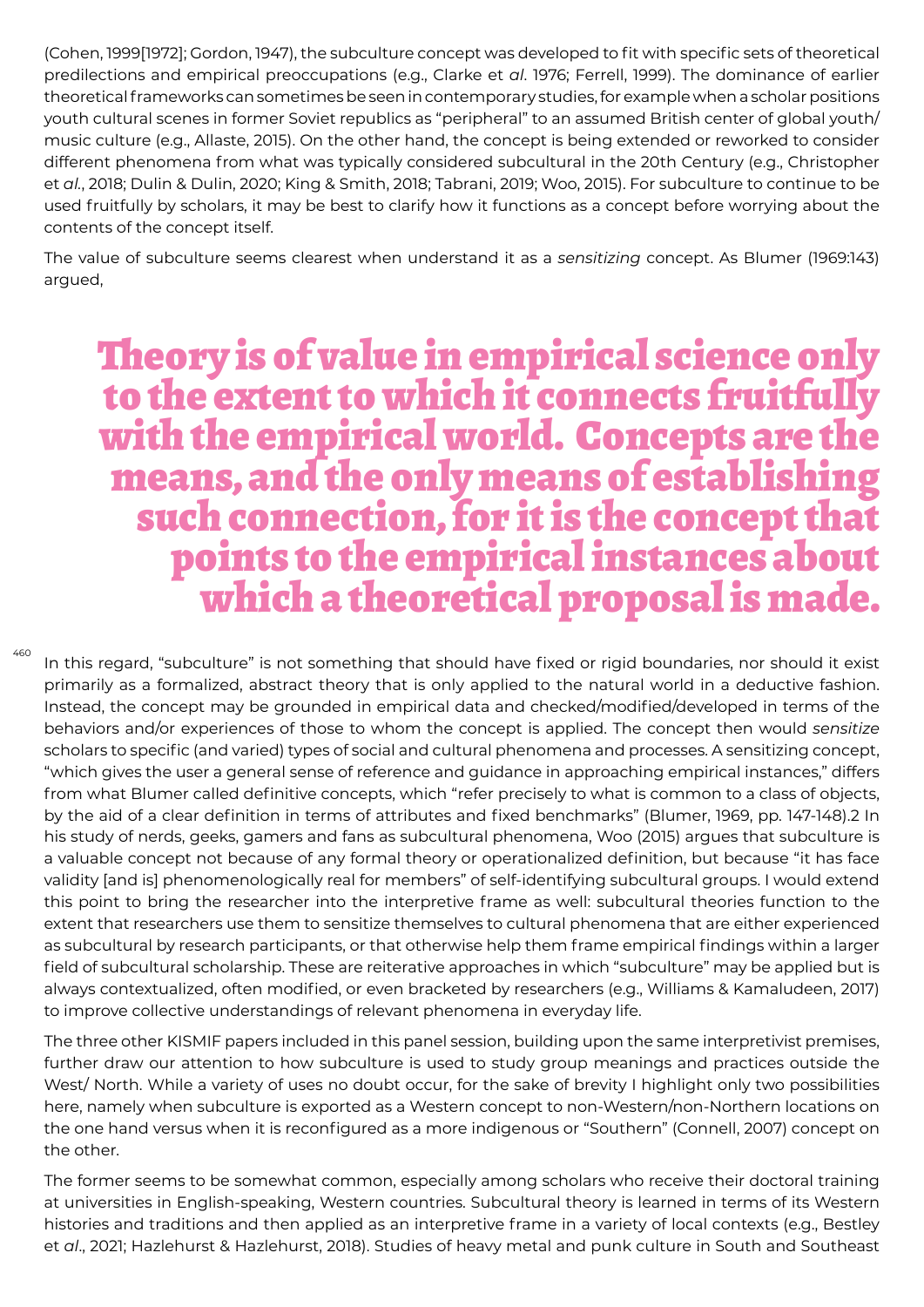Asia for example (Hannerz, 2016; Liew & Fu, 2006; Quader 2016), tend to have implicit concerns with concepts developed by Western scholars in analyses of Western cultures, such as hegemony, resistance, cultural capital and authenticity. On the one hand this is not surprising, given that the subcultures being studied are exported from the West. Further, in each of the studies just mentioned the authors do recognize and engage the significance of Western subcultures' unique glocal instantiations. On the other hand, subcultural concepts remain largely intact and explanatory. Focusing on the CCCS's collective theoretical predilection for seeing resistance, El Zein (2016, p. 91) argues that "the activities that readers of this literature are encouraged to notice are (exclusively) the ones that can be seen to indicate resistance." His point more generally is about the extent to which one's analysis of empirical data is influenced by the hegemony of Western theories.

El Zein's paper is part of a larger move among non-Western scholars to openly question the extent of Western biases upon which subcultural theories may rest. In their introduction to a volume on Arab subcultures, Sabry and Ftouni's (2016, p. 2) ask some important questions, including whether we can "uncouple the term 'subculture' from the specificity of its etymological roots and its appropriations [*sic*] in research in the UK and the US, or [whether] 'subculture' is a universal category that discloses itself in similar ways, regardless of the differences in historical moments or cultural geographies." They go on to suggest that, despite its lexical roots in the English language, it would be a mistake to essentialize the concept in terms of a single "set of concepts and modes of inquiry emergent from within Euro-US academe" because this would overlook "the revisions, transitions and translations that subcultural studies underwent" (Ftouni, 2016, p. 5). The three other papers in this KISMIF session delve further into this issue.

Just as Sabry and Ftouni lump Europe and America together as a hegemonic knowledge-producing space, Paula Guerra's paper, *No More Heroes: From Post-Subcultures to a Critical R*et*urn to the Notion of Subculture in the Global South*, also offers "a critical application of the concept of subculture outside its Anglo-American comfort space." According to Guerra, she began her concerted effort to study youth cultures in Portugal—a southern European country with a very different national history than that of the UK or US—by asking the question: what comes after Hebdige? While seeking to integrate sociological and cultural studies perspectives on subculture and related concepts, Guerra follows the CCCS's lead by focusing analytically on resistance as a form of subcultural politics, but does so "on a Southern scale," thereby seeking to map out "similarities and differences" as well as "distances and affinities" between Portugal and its Western/Northern counterparts, where resistant subcultures were first theorized. Despite the mythological status that British subcultural theory may hold here, Guerra nevertheless seeks to make distinct sense of the emergence and experience of subcultural resistance from a Portuguese perspective since the 1980s.

Jumping from Southern Europe to East Asia, Hyunjoon Shin's paper, *A Travel to the Point of No R*et*urn? The (Re) signification of 'Sub' in late-20th Century South Korea (and East Asia)*, keeps attention on the significance of the subculture concept outside the West/North, but shifts focus from concerns with subcultural experience to a broader, structural consideration of language. Shamoon (2021, p. 29) notes that "while the English loanword 'subculture' (サブカルチャー, sabukaruchaa) […is] frequently used in Japanese today, the meaning…is slightly different than in an Anglophone academic context." Shin takes this idea further, noting first that languages built upon pictographic, ideographic, or other non-Roman scripts make precise translations difficult. Second, he explores the cultural interpretations that accompany linguistic translations, highlighting how Asian cultures have quite different notions of "sub-" and it's correlates such as social class, power, marginality, deviance, resistance, and so on when compared to English meanings.

Finally, Jian Xiao's paper, *Reflecting on Subcultural Theories in the Interpr*et*ation of Chinese Punk Research*, reflects on some of the conceptual limitations of "resistance" and "authenticity" as Western concepts when conducting subcultural research in China. Xiao points out how resistance developed as a quite different concept in communist China, making it difficult to utilize as a subcultural concept (in CCCS terms), not least because the punk musicians she studied were often confused when she used the term due to its sensitive nature vis-à-vis Chinese authorities and censorship practices. Similarly, "the application of authenticity…can be more problematic since the punk phenomenon is imported to China from the West." On the one hand, Chinese punk may not be authentic in Hebdige's (1979) use of the term since it came after the international commodification of punk music and styles. Yet on the other hand Chinese punks authenticate themselves and their actions through relevant Chinese philosophies such as Zhuangzi or Laozi in "doing nothing" (无为而 治) as much as they do through sartorial strategies.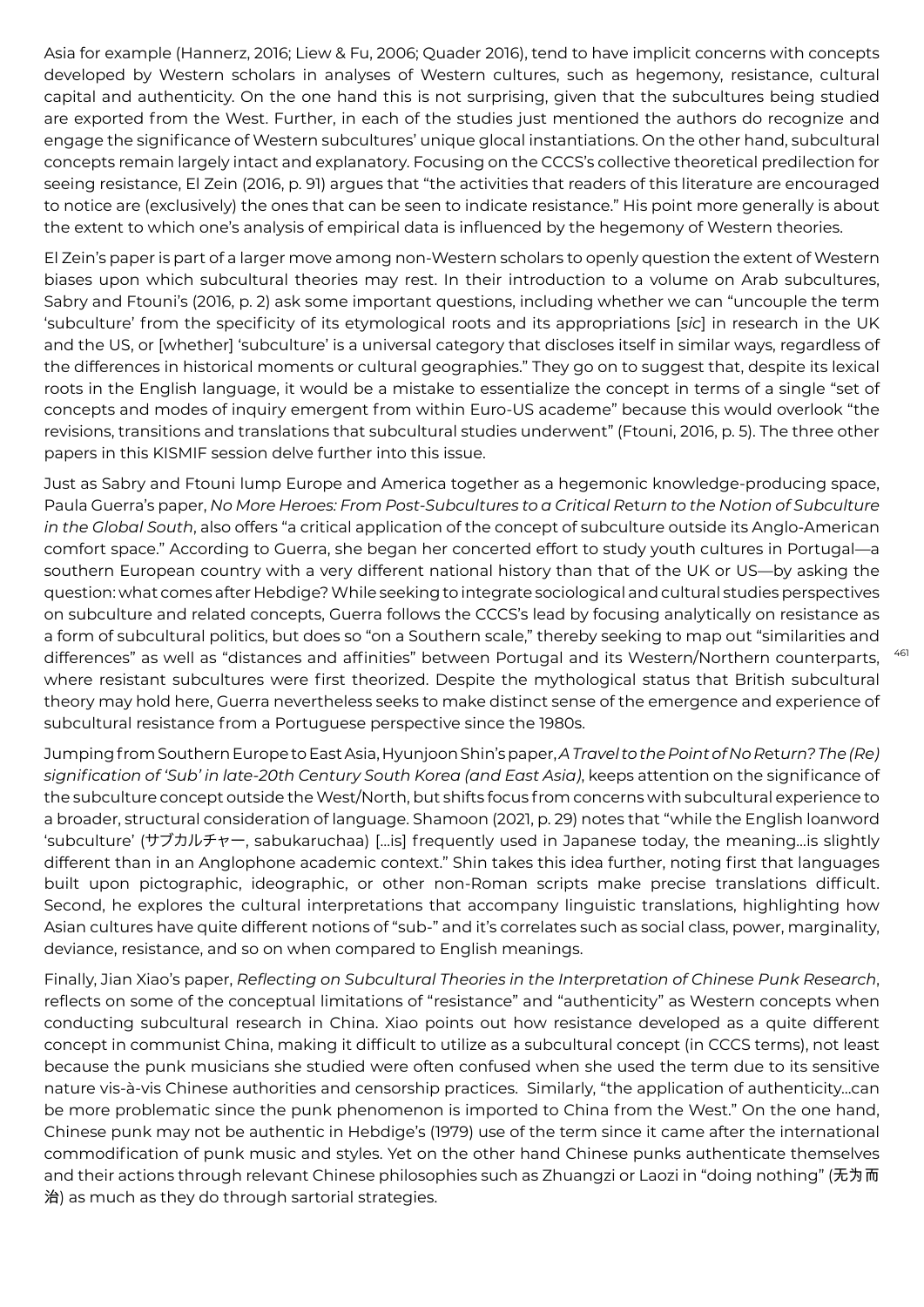## 4. Conclusion

The world is a very different place than it was when either the Chicago or Birmingham Schools were theorizing subcultures. The differences have been fueled by globalization, characterized by Appadurai (1990) as the increasingly fast and complex flows of people, technology, money, information and ideas. These processes may have disrupted traditional forms of community, shared meaning and collective practice—concepts upon which classic subcultural theories were built—yet those phenomena do continue to exist. In many cases they are enabled by globalization and in other cases they form as collective responses to it. Subcultural theory was developed within the West/Global North, yet it is more and more common to see it applied to phenomena in other parts of the world. The four papers in this KISMIF session demonstrate not only that subcultural scholarship may be fruitfully conducted around the world, but that such scholarship continues to develop a robust appreciation for the interactions between theory and context.

#### **Endnotes**

Like with "subculture," I don't intend to use these terms in any essential or objective sense. They do not refer to real boundaries between parts of the world, but rather are representations of some of the significant divisions that have been constructed through lay and academic theories of social and cultural difference.

The CCCS's theory of subculture, while I think sensitizing in its original intent, has often been (re)framed by critics as relatively definitive in nature, not least because of the insistence on class, style and ideology as "necessary" explanatory components.

#### **References**

462 » Allaste, A. (2015). Club Culture in the Cultural Periphery: The Case of Estonia. In A. Dhoest; S. Malliet; J. Haers & B. Segaert (Eds.). *The Borders of Subculture. Resistance and the Mainstream*. (pp. 123-42). New York: Routledge.

» Appadurai, A. (1990). Disjuncture and Difference in the Global Cultural Economy. *Theory, Culture & Soci*et*y*,*7*(2-3), 295-310.

» Barmaki, R. (2016). On the Origin of the Concept of "Deviant Subculture". In Criminology: Wi Thomas and the Chicago School of Sociology." *Deviant Behavior, 37*(7), 795-810.

» Bennett, A. (1999). Subcultures or Neo-Tribes? Rethinking the Relationship between Youth, Style and Musical Taste. *Sociology, 33*(3), 599-617.

» Bennett, A. (Ed.) (2004). *After Subculture: Critical Studies in Contemporary Youth Culture*. London: Palgrave Macmillan.

- » Bennett, A. (2011). The Post-Subcultural Turn: Some Reflections 10 Years On. *Journal of Youth Studies, 14*(5), 493-506.
- » Bestley, R., Dines, M., Guerra, P. & Gordon, A. (2021). *Trans-Global Punk Scenes: The Punk Reader Volume 2*. Bristol: Intellect Books.

» Blackman, S. (2005). Youth Subcultural Theory: A Critical Engagement with the Concept, Its Origins and Politics, from the Chicago School to Postmodernism. *Journal of Youth Studies, 8*(1), 1-20.

» Blackman, S. & Kempson, M. (2016). *The Subcultural Imagination: Theory, Research and Reflexivity in Contemporary Youth Cultures*. London: Routledge.

» Blumer, H. (1969). *Symbolic Interactionism: Perspective and M*et*hod*. Berkeley: University of California Press.

» Christopher, A., Bartkowski, J.P. & Haverda, T. (2018). Portraits of Veganism: A Comparative Discourse Analysis of a Second-Order Subculture. *Soci*et*ies,* 8(3), 55.

» Clarke, J., Hall, S., Jefferson T. & Roberts, B. (1976). Subcultures, Cultures and Class. In S. Hall & T. Jefferson (Eds.). *Resistance Through Rituals*. (pp. 9-74). London: Routledge.

» Cohen, A. K. (1955). *Delinquent Boys: The Culture of the Gang*. Glencoe: Free Press.

» Cohen, P. (1999 [1972]). Subcultural Conflict and Working Class Communities. *R*et*hinking the Youth Question: Education, Labour and Cultural Studies*, 48-65.

» Connell, R. (2007). *Southern Theory: The Global Dynamics of Knowledge in Social Science*. London: Routledge.

» Dulin, A. & Dulin, L. (2020). Police Subcultural Influences on the Transfer of Training. *International Journal of Police Science & Management, 22*(4), 343-55.

» El Zein, R. (2016). Resisting 'Resistance'. In T. Sabry & L. Ftouni (Eds.). *Arab Subcultures: Transformations in Theory and Practice*. (pp. 87-112). London: Bloomsbury.

» Farrell, T., Araque, O., Fernandez, M. & Alani, H. (2020). On the Use of Jargon and Word Embeddings to Explore Subculture within the Reddit's Manosphere. In *12th ACM Conference on Web Science*, July 6-10, Southamtom, UK. (pp. 221-30).

» Fatsis, L. (2019). Grime: Criminal Subculture or Public Counterculture? A Critical Investigation into the Criminalization of Black Musical Subcultures in the Uk. *Crime, Media, Culture, 15*(3), 447-61.

» Ferrell, J. (1999). Cultural Criminology. *Annual Review of Sociology, 25*, 395-418.